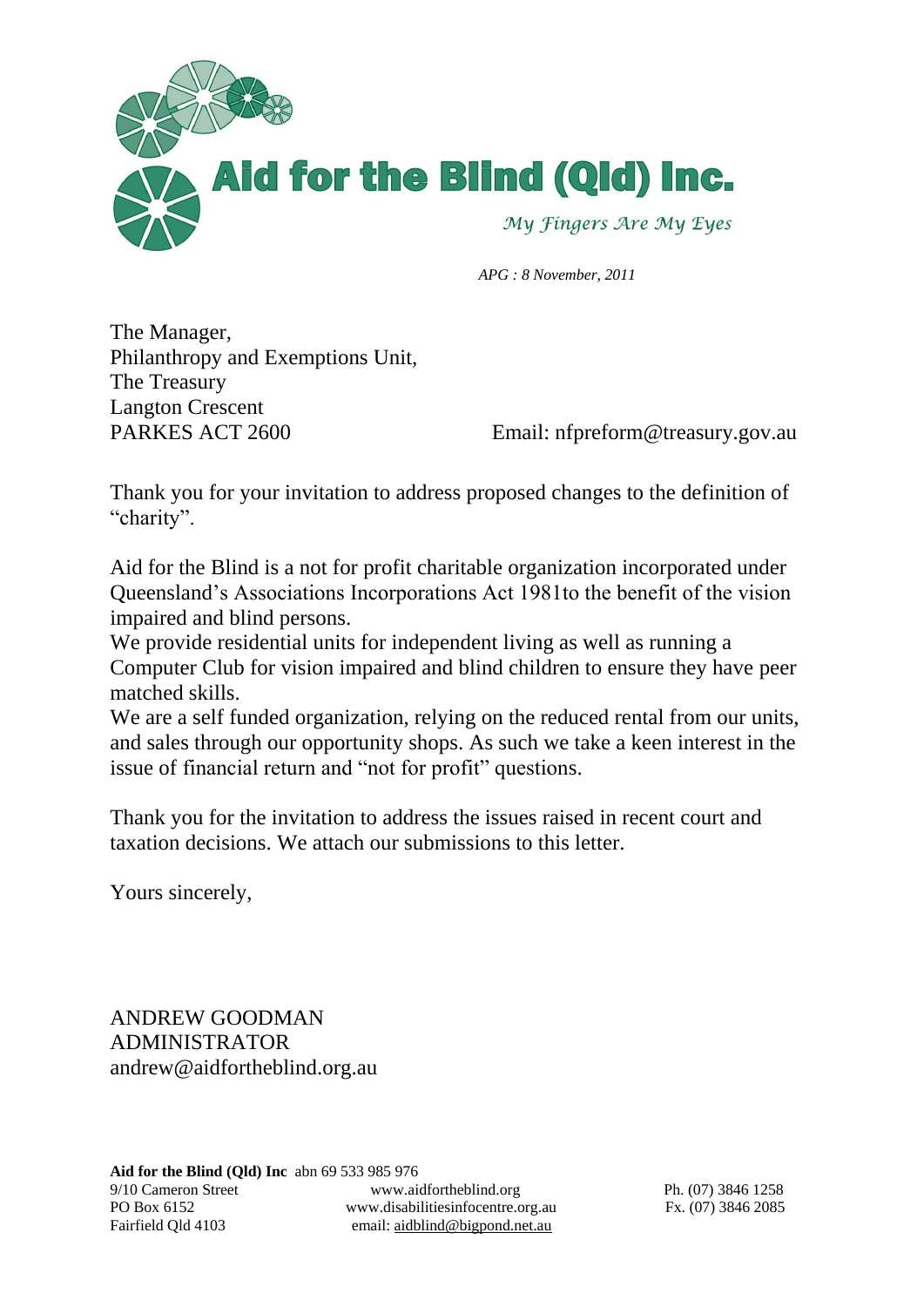# AID FOR THE BLIND (QLD) INC *Submissions regarding definition of "charity"*

# 2.1.2 Dominant Purpose

1 "dominant purpose" or exclusively charitable purpose We favour the dominant purpose for the reasons set out in your paragraph 56 relating to purpose or charity. The making of a profit in a commercial activity or arm of the charity enables the charity to operate for the benefit of its recipients. To have all stages as a charitable purpose (to the benefit of the selected group) might restrict the income generation from other groups in the charity.

2 NSW Admin Tribunal clarification regarding "peak body" A peak body should still be treated as charitable or of public benefit where it controls or operates entities which are charitable. The proviso is that its control, supervision and any earning is to enable the lesser bodies to provide charitable services; and the peak body uses any earnings to serve that need including distributions to assist the charitable purpose

# 2.1.3 Charities Bill 2003

3 "public" or "sufficient section..." We find that most sections of the blind or vision impaired community select ourselves or similar purpose organizations for assistance. The fact that finances preclude us from assisting all persons does not and should not change our charitable purpose or classification. The fact that benefits accrue to our members (because all tenants are members as well as some general public being members eligible upon application) should not cause us to be treated as a restrictive system (Para 66, 67)

Aid for the Blind (continued)p 2

4 "family ties" this is an issue which strictly read as truly familial or blood connected will not apply to many charities. The example of native title holders is one example but still goes beyond true familial/blood connections into a wider group. That group recognises various ties based on eg land connection, bonding or other relationship. It is, in our view, not a matter that requires changes to the Charities Bill.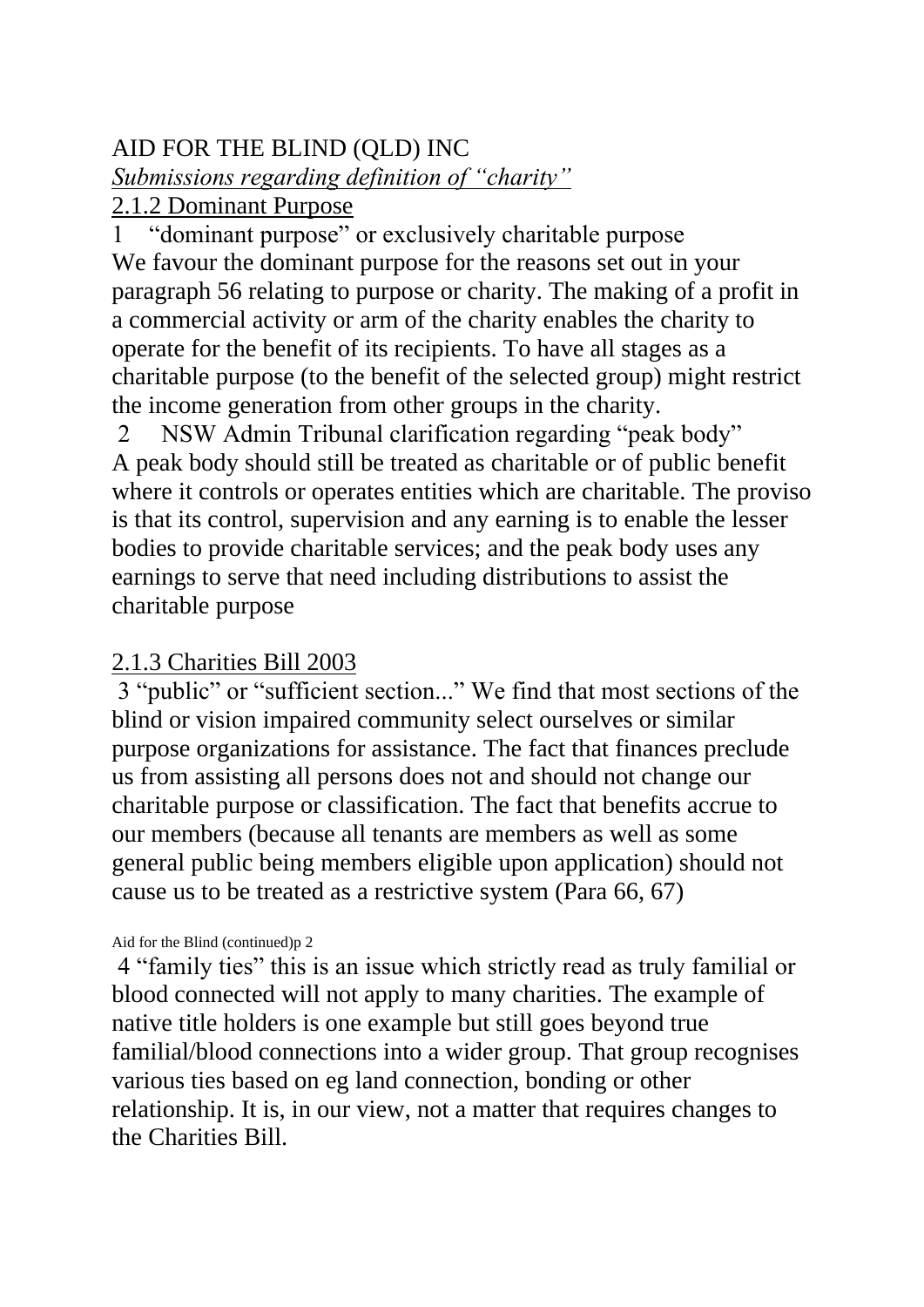# Para 71 et al "public benefit"

5 "for the public benefit" raises again the issue of community as seen at 3 and 4 above (assuming benefit is for some good). If there is thought to be uncertainty, the English-Welsh approach should be preferred as it does not legislate and it does thereby have flexibility of approach and subsequent interpretation. The wording used gives a flexible interpretation and allows reference to aims and to private benefits without restricting the overall "charity" issue 6 England and Wales approach: see [5] above

## Test of "public benefit"

7 demonstrate public benefit: Leave the position as it is.

Any other step overturns the established view of a presumption. This needs to be done by legislating. The question still remains of what the elements are for the issue of overturning the presumption should ATO or similar seek to do so. A major concern in either legislating or setting out a framework for establishing "public Aid for the Blind( $cont<sup>2</sup>$ d) p 3

benefit" is the imposition on already established and unchallenged charities.

To set up a rule for future organisations only could then mean two separate tests. The problem for bureaucracy and for charity would be significant and should not be created.

8 ACNC roles: In light of the above submission, we only need to say that there is no role.

9 religion and education: Where a system is put in place as guidance or otherwise, that will come to represent the legal requirements. As such the system will come to overturn the presumption which currently exists. We believe there should be no new system. Public benefit aspects can still be reviewed to overturn the presumption without establishing a system in lieu of the old law.

### 2.1.4 Charitable purpose

10 furtherance or in aid: Generally there will be a commercial arm which funds the charitable purpose, so is in furtherance or in aid of its charitable purpose. The commercial act would be bound to be lawful and income generating to "further" the charitable purpose. To be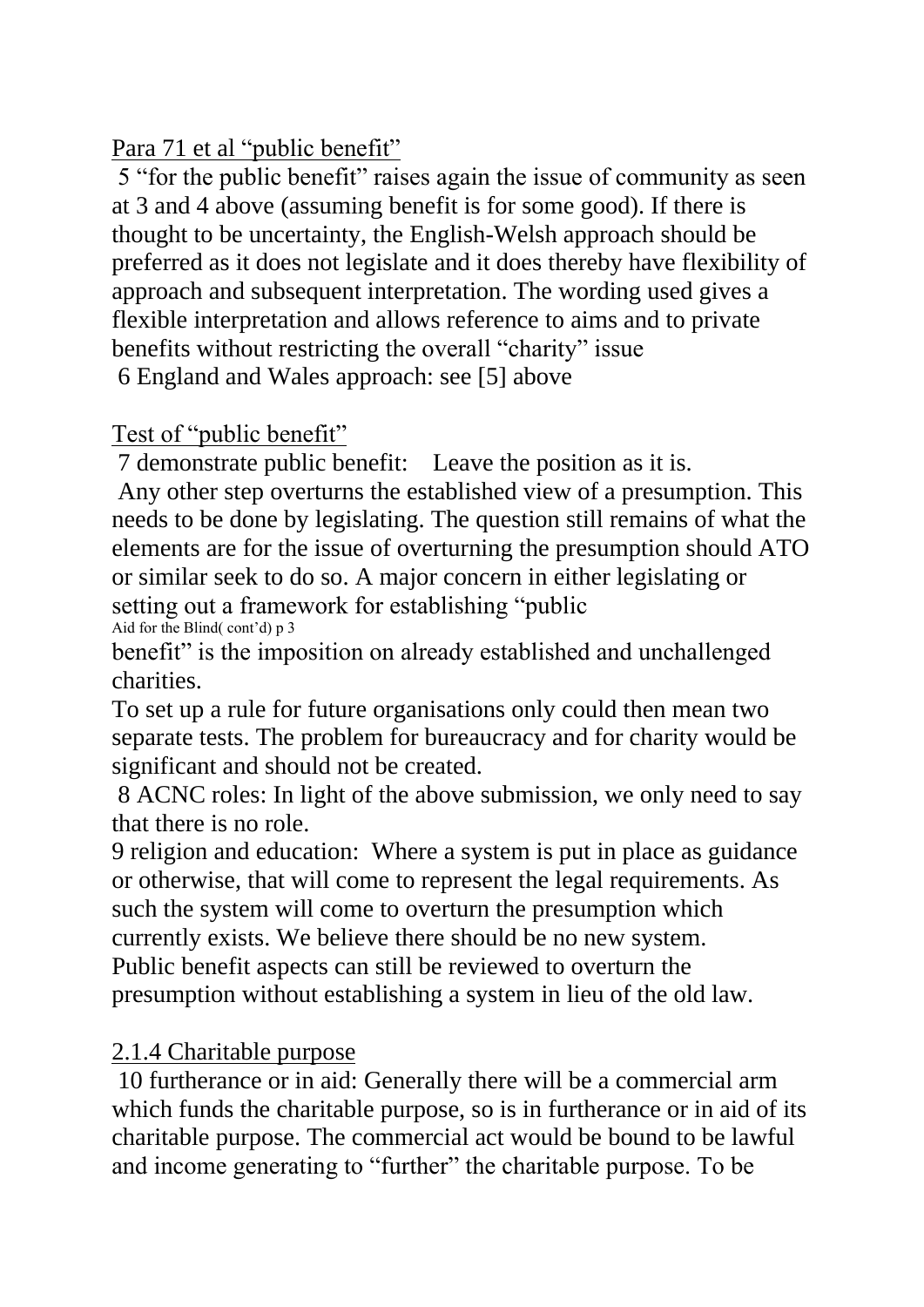otherwise would be to fail "in aid of" testing. Subject to that aspect there seems no issue with such a requirement.

 11 clarify role of activities: The TR 2011/D2 seems to address this issue. Major inconsistent acts would disqualify charitable purpose. To further address or exemplify the issues would not advance the defining of charitable purpose but add argument to it.

#### Aid for the Blind (cont'd) p 4

### Political Activities

 12 political activities: This organisation supports the view of the High Court as set out in paragraph 111. The issue will remain of whether such political activity falls within charitable grounds. Engagement in political activity seems prima facie to contradict charitable purpose and public benefit. However the legislating out of such activity again raises legislative controls and determinations of what is charity and public benefit, as set out in 5 and 7 above.

 13 political parties/political activities: A charity may express an opinion, ergo support or oppose a candidate without breaching its charitable purpose or public benefit issue. However the actual going beyond that so as to engage in political activity as a main part of its purpose and activity would not be consistent with charitable purpose (either as its dominant or its sole purpose).Political activity in its wider sense (not just party politics) is not "charitable"; a charity may be established to maintain a public park for the benefit of the people, and as part of that may lobby the public and political parties for support. However having as its purpose "lobbying" breaches a charitable purpose.

Accordingly this question should be answered that there are issues with prohibiting charities from advocating a party or from supporting or opposing a candidate; the charity should be allowed to take the steps, so long as the charity does not have those steps as its dominant or sole purpose.

### 2.1.6 Type of entity

Aid for the Blind(cont'd) p 5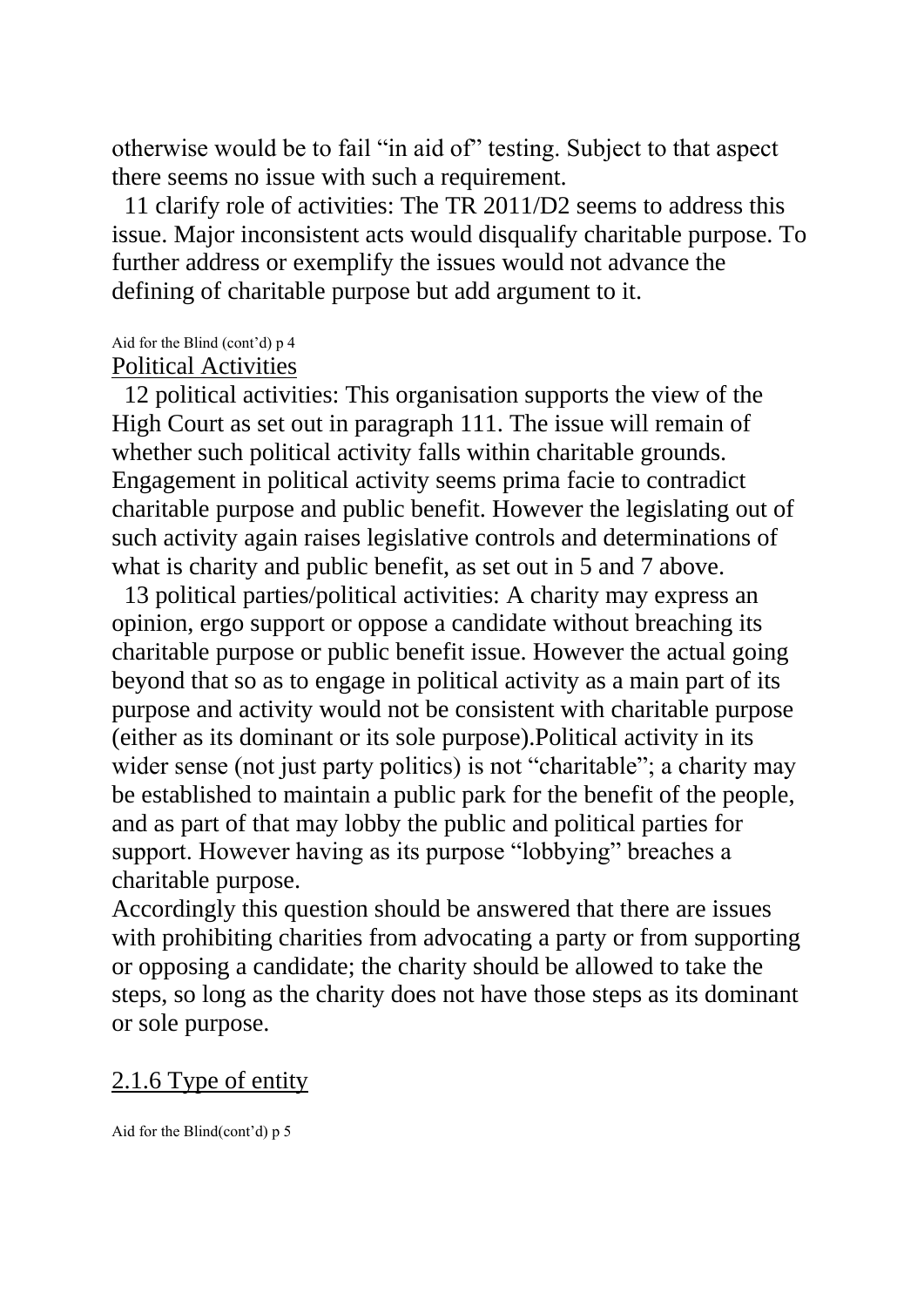14 what legal entity can operate a charity: For the sake of certainty "local government body" could be included; however it should not be necessary to include the Central Bayside (H. Ct) explanations where a related Tax Ruling also exists.

 15 "government body" definition; this lacks the local government reference. Also Subpara (b) talks of control whereas the High Court in Central Bay talks not of control but of "similar purpose" (Para 39-41). As such the existing definition needs extending away from control.

#### 2.2 Charitable Purposes

 16 Appropriate lists: yes, these references are appropriate. To list exhaustively will be as restrictive as to not list or clarify at all.

17 Not applicable in view of our answer to 16 above

### 2.3 Other Issues

 18 harmonised definition of charity: the most effective way to attain harmonisation is for the states and territories to give all rights to legislate about "charity" and "charitable purpose" to the Commonwealth, which takes consultation from those about a preferred or majority view. The Commonwealth can then be the sole legislative body through a designated Department, and all other bodies when meeting with that Department( e.g. all Attorneys-General) can review what updating might be required.

### 2.3.2 Australian Disaster Relief Funds

Aid for the Blind( cont'd) p 6

 19 Current problems and limitations: at present the ADRF can only come into being after a disaster, must be declared by a Government Minister and can only be expended in relation to that disaster. Local Disaster Management Funds (in Qld for local governments to repair roads and infrastructure following disaster) is constrained similarly, down to a specific purpose.

To allow pre-disaster collection makes a problem after a disaster occurs to determine what portion of the collected funds can be designated to that disaster, and what actual purpose or event were the people donating to (and will this impact on tax deductibility of donation?)